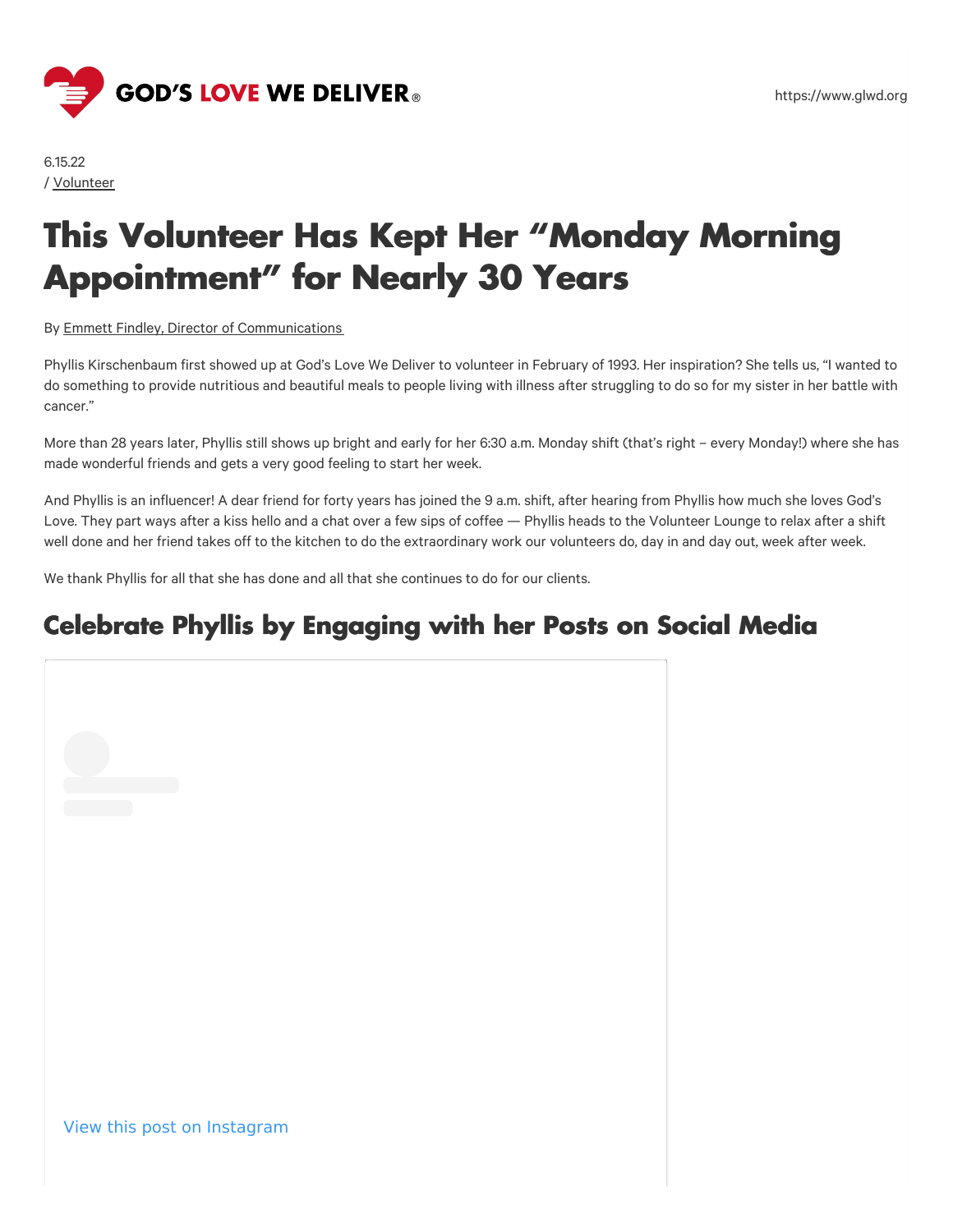A post shared by God's Love We Deliver [\(@godslovenyc\)](https://www.instagram.com/p/CezH4fXMXMT/?utm_source=ig_embed&utm_campaign=loading)

## **Related Posts**



6.15.22 / Volunteer

## **This Volunteer Has Kept Her "Monday Morning [Appointment"](https://www.glwd.org/blog/this-volunteer-has-kept-her-monday-morning-appointment-for-nearly-30-years/) for Nearly 30 Years**

Phyllis Kirschenbaum first showed up at God's Love We Deliver to volunteer in February of 1993. Her inspiration? She tells us, "I wanted to do something to provide nutritious and beautiful meals to people living w…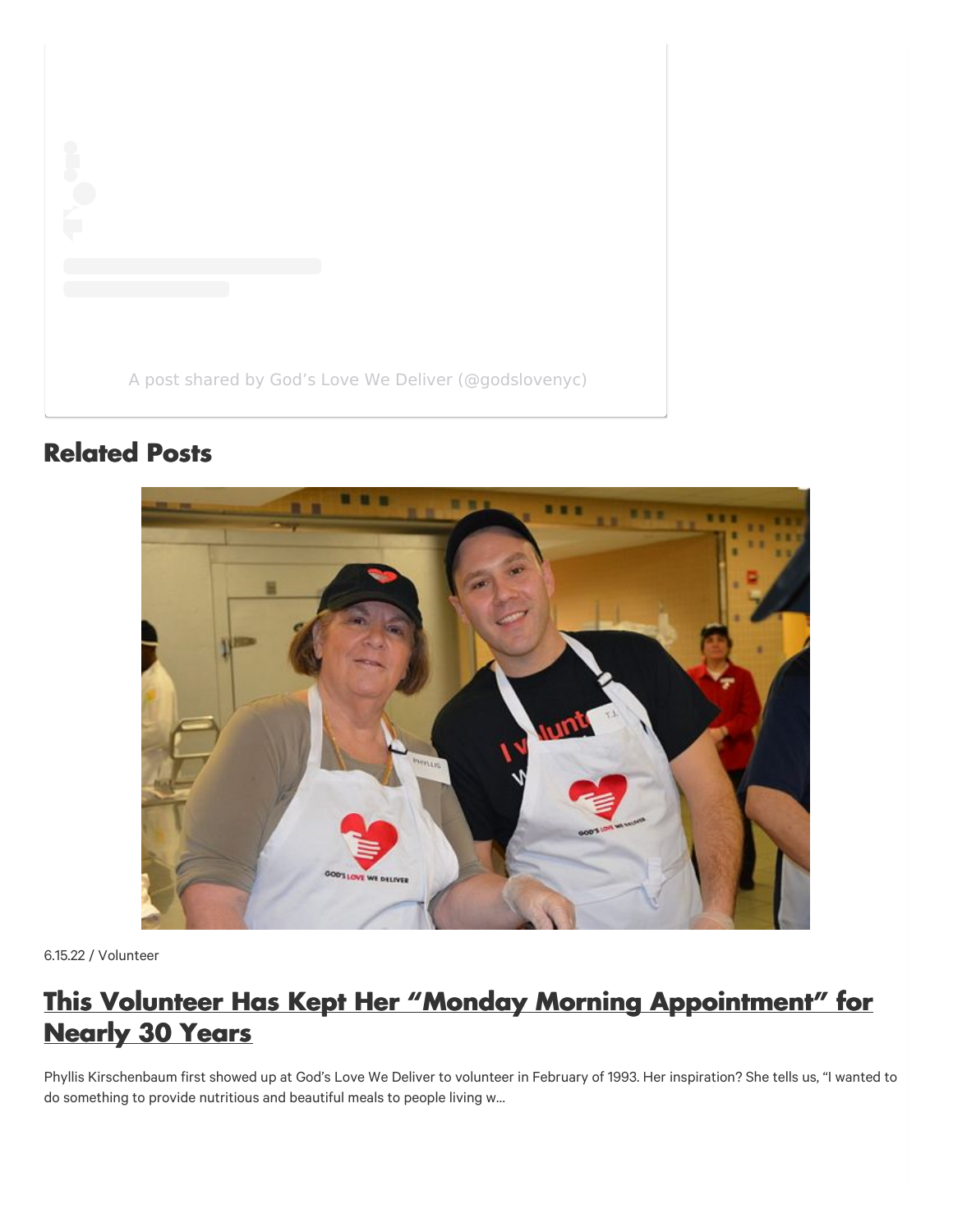

6.11.22 / Volunteer

### **God's Love We Deliver Reaches Fiscal Year Meal [Delivery](https://www.glwd.org/blog/gods-love-we-deliver-reaches-fiscal-year-meal-delivery-goal-20-days-early/) Goal 20 Days Early**

We strive, we drive, and, thanks to you, we THRIVE! Thank you to our extraordinarily dedicated staff, volunteers, and community of supporters for helping us reach our goal of cooking and home-delivering 2.65 MILLION medical…